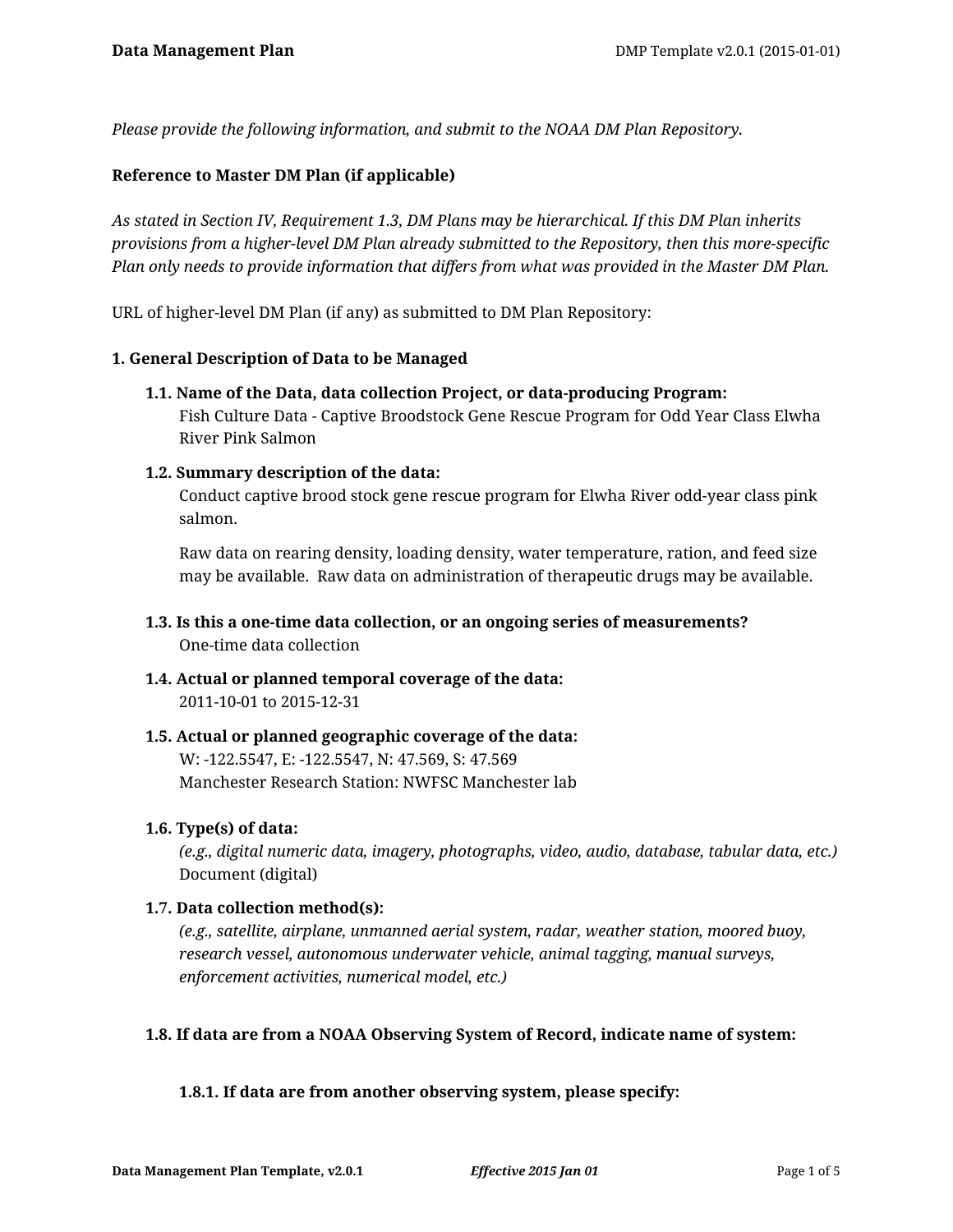### **2. Point of Contact for this Data Management Plan (author or maintainer)**

#### **2.1. Name:**

Northwest Fisheries Science Center (NWFSC)

**2.2. Title:**

Metadata Contact

- **2.3. Affiliation or facility:** Northwest Fisheries Science Center (NWFSC)
- **2.4. E-mail address:** nmfs.nwfsc.metadata@noaa.gov

**2.5. Phone number:** 206-860-3200

### **3. Responsible Party for Data Management**

*Program Managers, or their designee, shall be responsible for assuring the proper management of the data produced by their Program. Please indicate the responsible party below.*

**3.1. Name:** William Mcauley

**3.2. Title:** Data Steward

# **4. Resources**

*Programs must identify resources within their own budget for managing the data they produce.*

**4.1. Have resources for management of these data been identified?**

No

# **4.2. Approximate percentage of the budget for these data devoted to data management ( specify percentage or "unknown"):**

 $\Omega$ 

# **5. Data Lineage and Quality**

*NOAA has issued Information Quality Guidelines for ensuring and maximizing the quality, objectivity, utility, and integrity of information which it disseminates.*

# **5.1. Processing workflow of the data from collection or acquisition to making it publicly accessible**

*(describe or provide URL of description):*

Lineage Statement:

Data hand entered into spreadsheet as collected or transcribed from paper notes.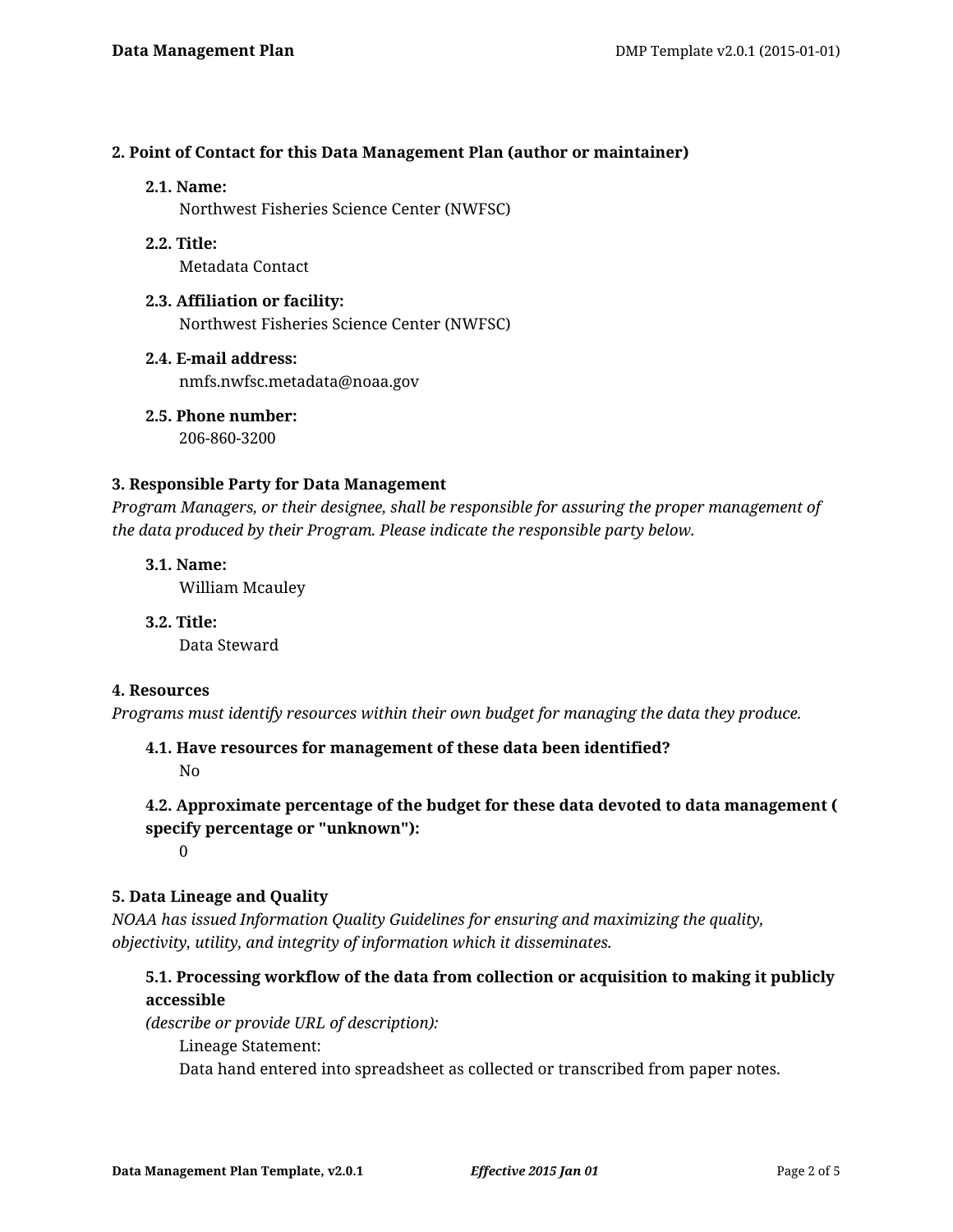**5.1.1. If data at different stages of the workflow, or products derived from these data, are subject to a separate data management plan, provide reference to other plan:**

**5.2. Quality control procedures employed (describe or provide URL of description):** These data were collected and processed in accordance with established protocols and best practices under the direction of the project's Principal Investigator. Contact the dataset Data Manager for full QA/QC methodology.

# **6. Data Documentation**

*The EDMC Data Documentation Procedural Directive requires that NOAA data be well documented, specifies the use of ISO 19115 and related standards for documentation of new data, and provides links to resources and tools for metadata creation and validation.*

- **6.1. Does metadata comply with EDMC Data Documentation directive?** No
	- **6.1.1. If metadata are non-existent or non-compliant, please explain:** Missing/invalid information: - 1.7. Data collection method(s)
- **6.2. Name of organization or facility providing metadata hosting:** NMFS Office of Science and Technology

**6.2.1. If service is needed for metadata hosting, please indicate:**

**6.3. URL of metadata folder or data catalog, if known:** https://www.fisheries.noaa.gov/inport/item/18483

# **6.4. Process for producing and maintaining metadata**

*(describe or provide URL of description):*

Metadata produced and maintained in accordance with the NOAA Data Documentation Procedural Directive: https://nosc.noaa.gov/EDMC/DAARWG/docs/EDMC\_PD-Data\_Documentation\_v1.pdf

### **7. Data Access**

*NAO 212-15 states that access to environmental data may only be restricted when distribution is explicitly limited by law, regulation, policy (such as those applicable to personally identifiable information or protected critical infrastructure information or proprietary trade information) or by security requirements. The EDMC Data Access Procedural Directive contains specific guidance, recommends the use of open-standard, interoperable, non-proprietary web services, provides information about resources and tools to enable data access, and includes a Waiver to be submitted to justify any approach other than full, unrestricted public access.*

**7.1. Do these data comply with the Data Access directive?**

Yes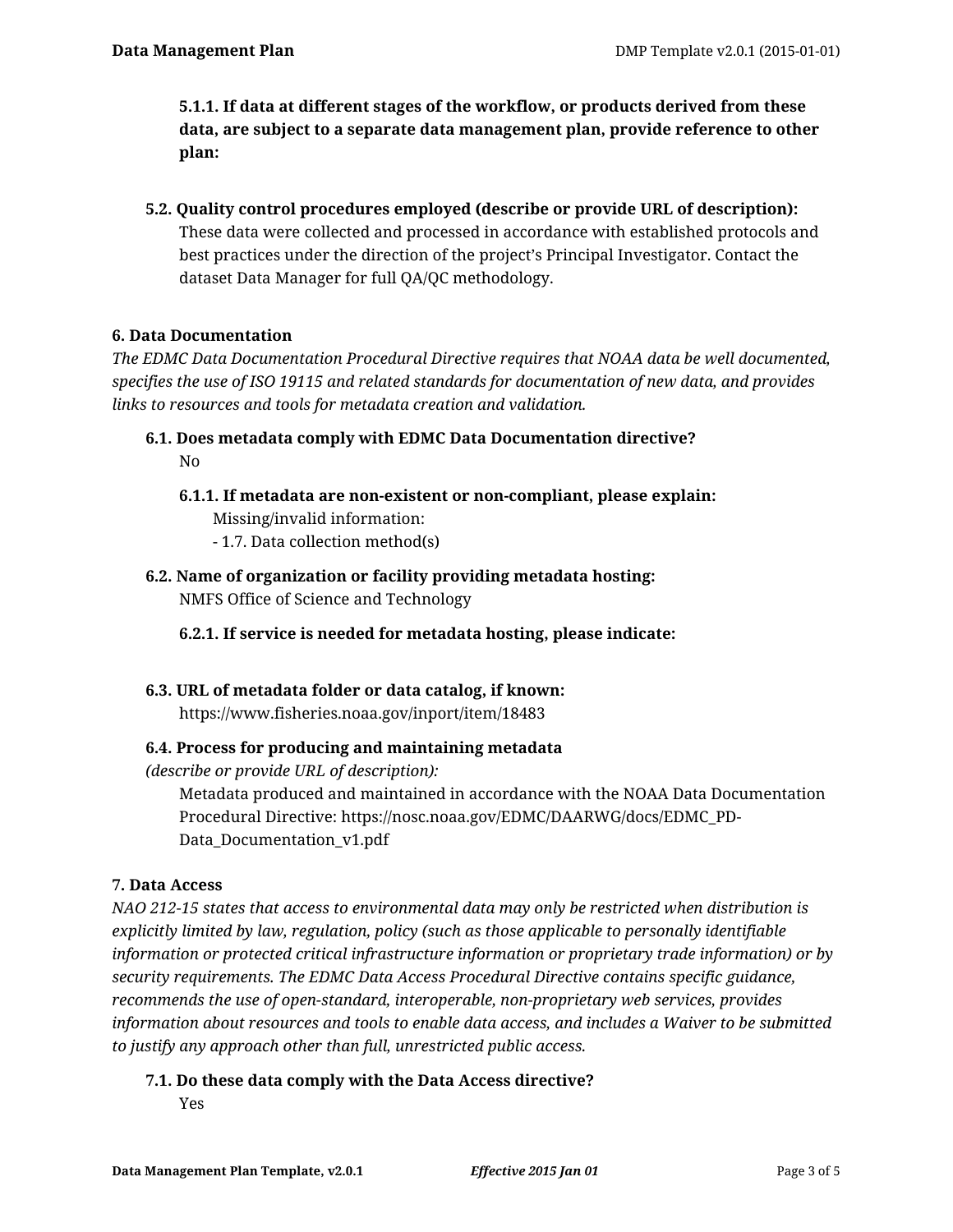**7.1.1. If the data are not to be made available to the public at all, or with limitations, has a Waiver (Appendix A of Data Access directive) been filed?**

**7.1.2. If there are limitations to public data access, describe how data are protected from unauthorized access or disclosure:**

**7.2. Name of organization of facility providing data access:** Northwest Fisheries Science Center (NWFSC)

# **7.2.1. If data hosting service is needed, please indicate:** Yes

- **7.2.2. URL of data access service, if known:**
- **7.3. Data access methods or services offered:**

At this time, contact the Data Manager for information on obtaining access to this data set. In the near future, the NWFSC will strive to provide all data resources as a web service in order to meet the NOAA Data Access Policy Directive (https://nosc.noaa.gov/ EDMC/PD.DA.php).

# **7.4. Approximate delay between data collection and dissemination:**

0 days

**7.4.1. If delay is longer than latency of automated processing, indicate under what authority data access is delayed:**

No Delay

# **8. Data Preservation and Protection**

*The NOAA Procedure for Scientific Records Appraisal and Archive Approval describes how to identify, appraise and decide what scientific records are to be preserved in a NOAA archive.*

# **8.1. Actual or planned long-term data archive location:**

*(Specify NCEI-MD, NCEI-CO, NCEI-NC, NCEI-MS, World Data Center (WDC) facility, Other, To Be Determined, Unable to Archive, or No Archiving Intended)* NCEI\_MD

# **8.1.1. If World Data Center or Other, specify:**

# **8.1.2. If To Be Determined, Unable to Archive or No Archiving Intended, explain:**

**8.2. Data storage facility prior to being sent to an archive facility (if any):** Northwest Fisheries Science Center - Seattle, WA